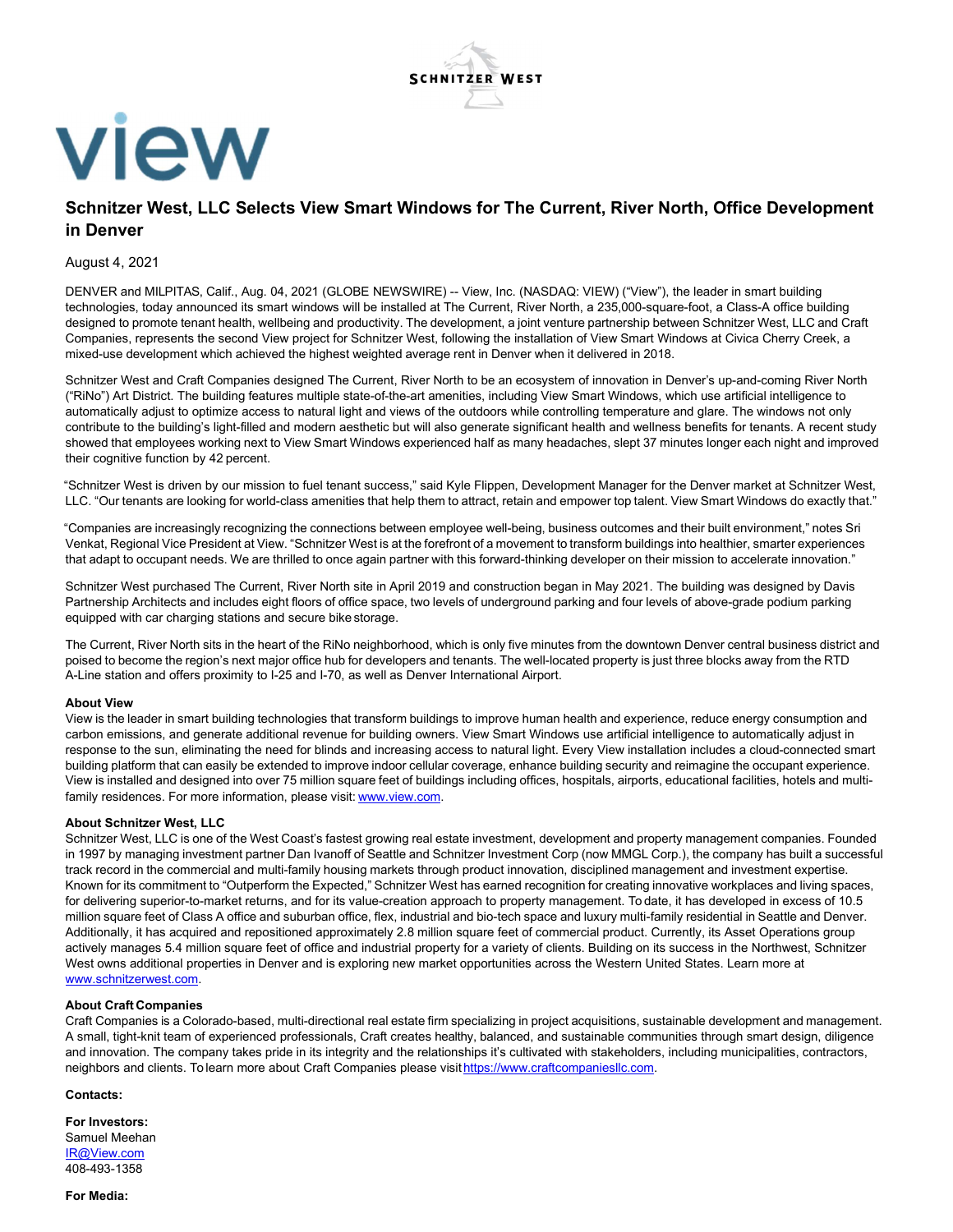Tom Nolan, Great Ink